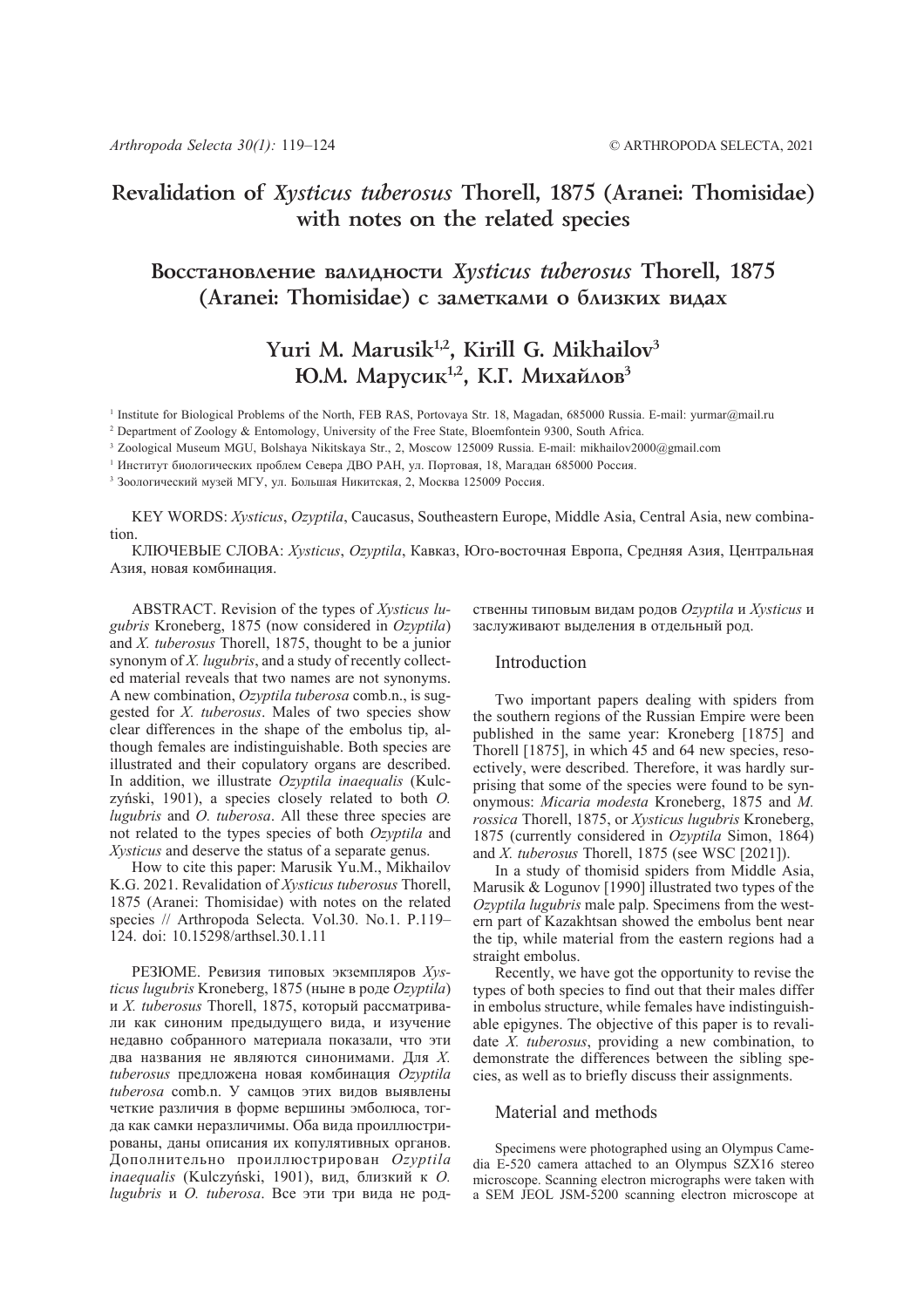

Fig. 1. Somatic characters of *Ozyptila tuberosa* (A–B — paralectotype  $\frac{1}{2}$ , E–F —  $\circ$ , Zhanybek), *O. lugubris* (C–D,  $\frac{1}{2}$ , Almaty Area) and *O. inaequalis* (G,  $\varphi$ , China).

A, C — female habitus, dorsal; B, G — female prosoma, lateral; D — female carapace covered with sand grains; E–F — male habitus, frontal and dorsal. G — courtesy Yejie Lin & Shuqiang Li.

Рис. 1. Соматические признаки *Ozyptila tuberosa* (А-В — паралектотип  $\}$ , Е-F —  $\circ$ , Джаныбек), *O. lugubris* (С-D,  $\}$ , Алматинская область) and *O. inaequalis*  $(G, \varphi,$  Китай).

A, C — внешний вид самки, дорсально; B, G — головогрудь самки, латерально; D — карапакс самки, покрытый песчинками; E–F — внешний вид самца, спереди и дорсально. G — любезно предоставлено Yejie Lin и Shuqiang Li.

the Zoological Museum of the University of Turku, Finland. Digital images were prepared using CombineZP image stacking software. Geographical names in Central Asia are spelled like in the labels. Depositories: ISEA **—** Institute for the Ecology and Systematics of Animals (Novosibirsk, Russia); NRS **—** Naturhistoriska Riksmuseet (Stockholm, Sweden); TNU **—** Taurian National University (Simferopol, Crimea); ZMMU **—** Zoological Museum of the Moscow State University (Moscow, Russia); ZMUH **—** Zoological Museum of University of Helsinki (Finland);

#### Taxonomic survey

#### *Ozyptila lugubris* (Kroneberg, 1875) Figs 1C–D, 2F, 3A–C.

*Xysticus lugubris* Kroneberg, 1875: 35, pl. 3, f. 23a–f  $(\vec{O}^{\mathbb{Q}})$ . *Oxyptila lugubris*: Simon, 1889: 381 (transferred to *Ozyptila*).  $Ozyptila$  *lugubris*: Utochkin, 1960: 49, f. 1–3 ( $\circ$ °).

*"Ozyptila" lugubris*: Marusik, Logunov, 1990: 51, f. 52–53, 55–56 ( $\circ$ <sup>9</sup>, figs 50–51, 54 refer to *O. tuberosa*).

*Ozyptila lugubris*: Mcheidze, 1997: 139, f. 216–217 ( $\circ$ <sup>7</sup> not  $\circ$ <sub>7</sub>,  $\alpha$  figure seems copy from Utochkin [1960]).

Non *Oxyptila lugubris*: Kulczyński, 1901: 316 (synonymized with *X. tuberosus*).

TYPES: Holotype  $\frac{1}{4}$  with the museum number (ZMMU Ta-1300) and label 'Туркестанская Учёная Экспедиция Императорского Общества Любителей Естествознания. [А.П.] Федченко. Самарканд' (Turkestan Scientific Expedition by the Imperator Society for Friends of Natural Sciences. A.P. Fedchenko. Samarkand). Other material from Sarepta mentioned in the text of the original description is absent from the ZMMU collection, possibly lost or handed over to NHRS, but not listed there as a "sp.n." (see below, under *O*. *tuberosa*).

OTHER MATERIAL EXAMINED: KAZAKHSTAN:  $2 \circ \sigma$ (ISEA)*, Jambyl* Area, environs of Furmanovka, 16.IX.1983 (Ch.K. Tarabaev, Yu.M. Marusik). 2 ## (ISEA)*, Almaty* Area, Balkhash Distr., N of Bakanas, 15.IX.1989 (S.I. Ibraev); 2 ## (ISEA), Panfilov Distr., 40 km SW of Panfilov Town, Kumkala Desert, 8.X.1989 (S.I. Ibraev, A.A. Zyuzin);  $6 \text{ }^{\circ} \text{ }^{\circ}$ ,  $6 \text{ }^{\circ} \text{ }^{\circ}$  (ISEA), Panfilov Distr., Kurnkala Clay Desert, 7.X.1989 (A.A. Zyuzin). TURK-MENISTAN:  $1 \circ$  (ZMMU), environs of Ashgabad, Berzengi (37°51′N 58°21′E), 25.XI.–1.XII.1980 (G.T. Kuznetsov).

NOTE. The original species description is based on a female specimen from Samarkand, collected by A.P. Fedchenko [Kroneberg, 1875: 35] and additional specimens of both sexes from Sarepta, collected by A. Becker (his female specimens were also used as syntypes of *X. tuberosus*). It is noteworthy that the figure of the male palp of *X. lugubris* presented by Kroneberg agreed well with the specimens known from the central and eastern parts of Middle Asia, although he had male specimen from Saratov (that should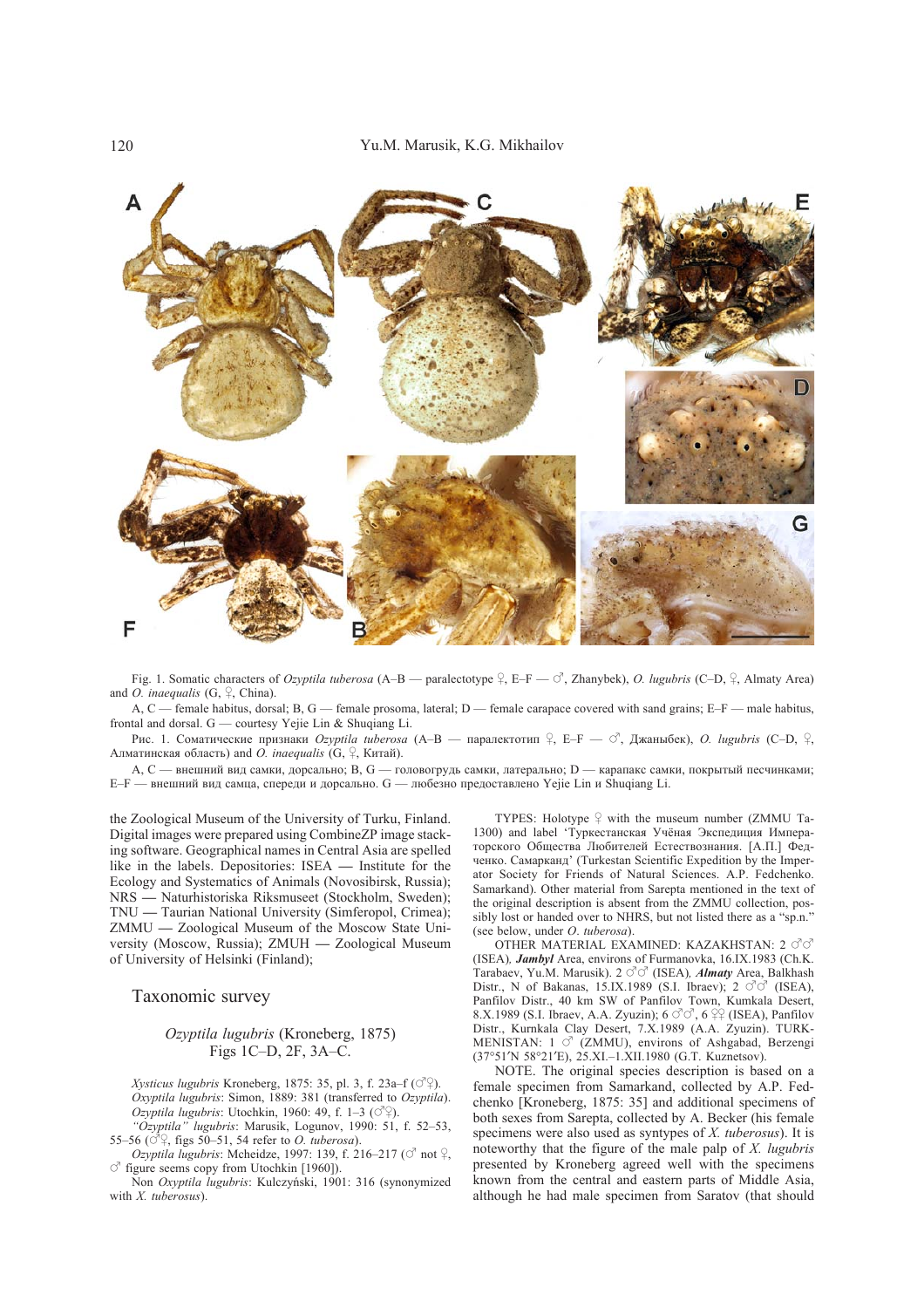

Fig. 2. Male palp of *Ozyptila tuberosa* (A — lectotype  $\circ$ , B–C — from Zhanybek), *O. inaequalis* (D–E) and *O. lugubris* (F, Almaty Area).

A–B, D, F — ventral; C, E — retrolateral. D–E — courtesy by Yejie Lin & Shuqiang Li; F — courtesy by Pekka Lehtinen. Abbreviations:  $Tr$  — tegular ridge;  $Tu$  — tutaculum. Scale = 0.2 mm if indicated.

Рис. 2. Пальпа самца *Ozyptila tuberosa* (A — лектотип #, B–C — из Джаныбека), *O. inaequalis* (D–E) и *O. lugubris* (F, Алматинская область).

A–B, D, F — вентрально; C, E — ретролатерально. D–E — любезно предоставлено Yejie Lin и Shuqiang Li; F — любезно предоставлено Pekka Lehtinen. Сокращения: *Tr* — тегулярный гребень; *Tu* — тутакулум. Масштаб 0,2 мм, если указан.

belongs to *X. tuberosus*). Most likely, Kroneberg overlooked the small turn of the embolus tip. Kulczyński [1901] provided no arguments to favour the species' transfer from *Xysticus* to *Ozyptila*. Most likely, the reason was the clavate numerous setae on the body and legs that are only known in *Ozyptila*.

DIAGNOSIS. The male of *O. lugubris* differs well from that of *O. tuberosa* by a straight embolus (*vs.* with a bent tip). Females have no distinct differences.

DESCRIPTION. For a somatic description, see Kroneberg [1875] and Marusik & Logunov [1990]. Kroneberg

[1875] did not mention that the female abdomen was covered with sand grains.

Male palp with 2 tibial apophyses, both abrupt, not tapering; cymbium 1.2 times longer than wide, with a distinct and non-pointed tutaculum (*Tt*) in about a 4 o'clock position; tegulum lacking apophyses; tegular ridge located in a 10 o'clock position; pars pendula almost as wide as long (length/width ratio, 1.2); embolus originating in an almost 12 o'clock position (ca. 11:45), straight, gradually tapering, with fine transverse ridges.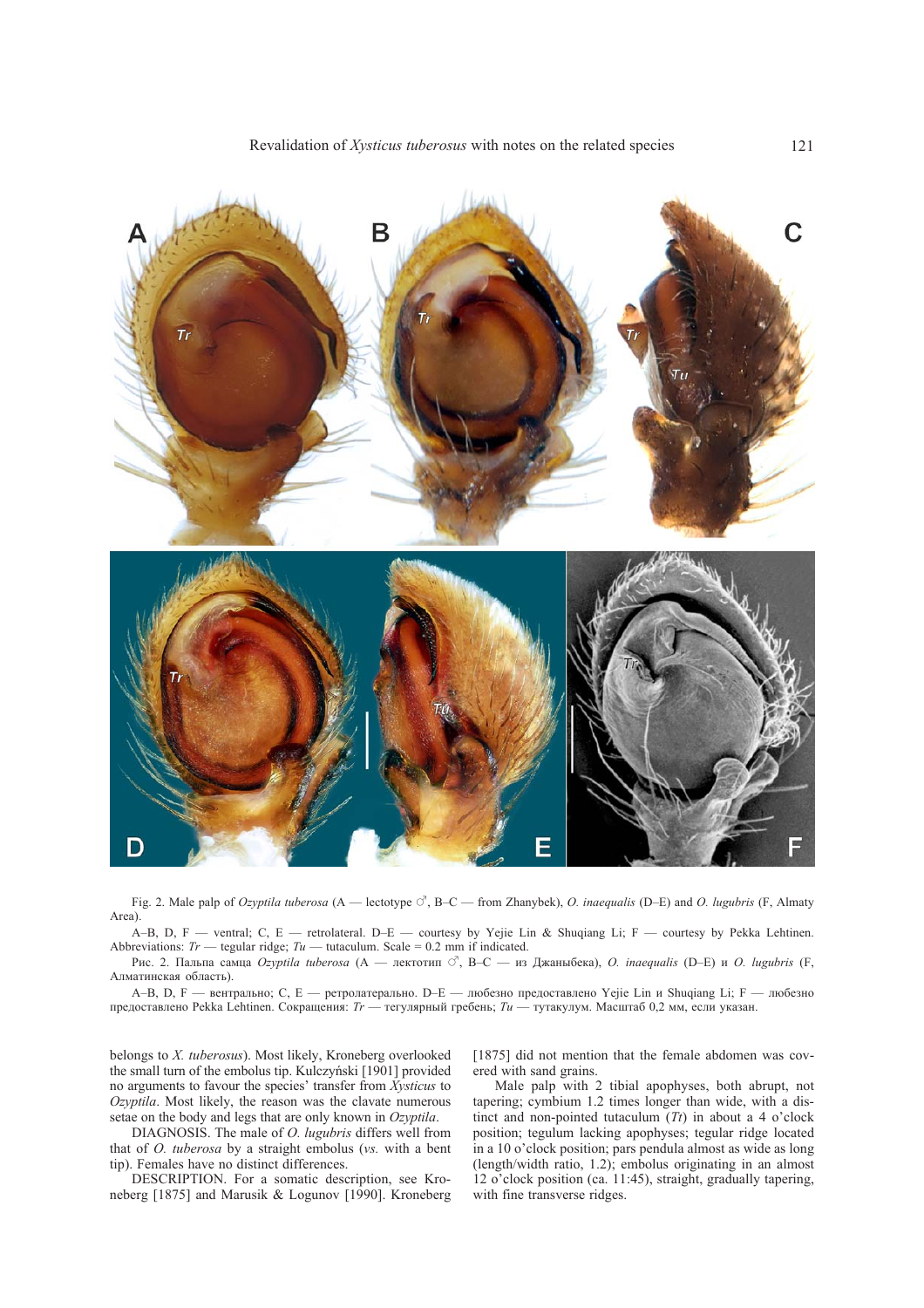

Fig. 3. Epigyne of *Ozyptila lugubris* (A–C), *O. tuberosa* (D–F) and *O. inaequalis* (G–M).

A–G, I, J, L — ventral; H, K, M — dorsal. A–C, I, M — from Almaty Area; D–E — paralectotypes; G–H — from Shanxi; F — from Ustyurt; J, K — from Chimkent Area. G–H — courtesy by Yejie Lin & Shuqiang Li; A–C — after Marusik & Logunov [1990]; I–M after Marusik & Logunov [1995]. Abbreviation: *Se* — septum. Scale = 0.2 mm if not otherwise indicated.

Рис. 3. Эпигина *Ozyptila lugubris* (A–C), *O. tuberosa* (D–F) и *O. inaequalis* (G–M).

A–G, I, J, L — вентрально; H, K, M — дорсально. A–C, I, M — из Алматинской области; D–E — паралектотипы; G–H — из Шаньси; F — с Устюрта; J, K — из Чимкентской области. G–H — любезно предоставлено Yejie Lin и Shuqiang Li; A–C — по Marusik & Logunov [1990]; I–M — по Marusik & Logunov [1995]. Сокращение: *Se* — септум. Масштаб 0,2 мм, если не указано иное.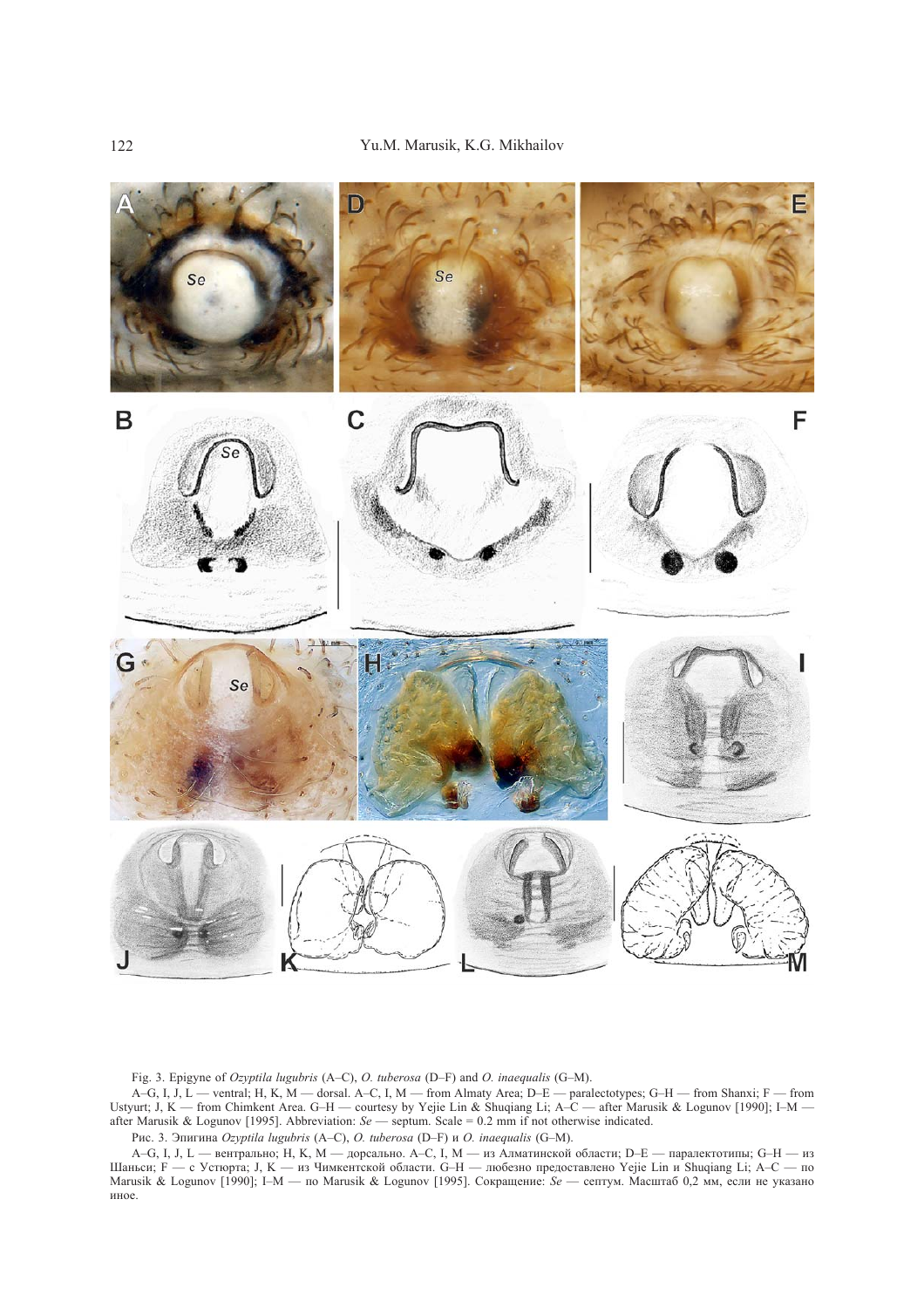Epigyne with a septum raised over epigynal plate, rounded or abrupt anteriorly, slightly longer than wide; copulatory opening located on lateral sides of septum. Endogyne not studied.

DISTRIBUTION. This species seems to range from South Kazakhstan to northern Iran, in West Kazakhstan being is replaced with *O. tuberosa.* We checked the figures of the male recorded as *O. lugubris* from South Khorasan [Zamani *et al*., 2014] and found out that it had the same embolus as that from the Jambyl *O. lugubris*

#### *Ozyptila tuberosa* (Thorell, 1875), **comb.n.**, **sp.revalid.** Figs 1A–B, E–F, 2A–C, 3D–F.

*Xysticus tuberosus* Thorell, 1875a: 88 ( $\circlearrowleft^{\circ}$ ).

 $X$ *ysticus tuberosus*: Thorell, 1875b: 128 ( $O^2$ ).

*Oxyptila lugubris*: Kulczyński, 1901: 316 (synonymized with *X. tuberosus*).

"*Ozyptila*" *lugubris*: Marusik, Logunov, 1990: 51, figs 50–51, 54 ( $\circ$ <sup>9</sup>, figs 52–53, 55–56 refer to *O. lugubris*).

 $Ozyptila$  *lugubris* Demir, Seyyar, 2020: 228, f. 2A–B ( $\circ$ <sup>7</sup>, misidentification).

TYPES: Lectotype  $\circ$ <sup>7</sup> (designated herewith) and paralectotypes:  $3 \, \frac{\circ}{\circ}$ , 5 juveniles, labeled "Sarepta, Orianda, Sympheropol 1861, A. Becker" (Ent. etiketti 261), ZMUH. Paralectotypes:  $1 \circ$ ,  $2 \, \hat{P}$ , labeled "Rossia merid." (A. v. Nordmann) in NHRS (Collectio Thorell 201/1144a);  $1 \nsubseteq$  from Sarepta in NHRS (Collectio Thorell 201/1144b).

OTHER MATERIAL EXAMINED: CRIMEA:  $2 \circ \sigma$  (TNU-1582/4 & TNU-1582/4), Saki Distr., near Pribrezhnaya Railway Station (45°09′N 33°30′E, wet salina and steppe, 27.08.–21.09.2000 (M.M. Kovblyuk). KAZAKHSTAN: *WestKazakhstan* Area, 4 ## (ZMMU), Zhanybek Field Station, 2–20.IX.1982 (K.G. Mikhailov); 1  $\circ$ <sup>7</sup>, 1  $\circ$  (ISEA), *Mangyshlak* Area, Yeraliyev Distr., Novyi Uzen' Town, 11.V.1989 (A.A. Raikhanov, S.I. Ibraev, A.A. Zyuzin); 9  $\overline{O}$ <sup>7</sup> $\overline{O}$ <sup>7</sup>, 2  $\overline{O}$ <sub>2</sub> (ISEA), Yeraliyev Distr., Ust'yurt Plateau, Ust'yurt Nature Reserve, Baskargan Camp, 25.V.1989 (A.A. Raikhanov, S.I. Ibraev).

COMMENTS. Revision of the syntypes of *Xysticus tuberosus* and the material from Middle Asia identified as *Ozyptila lugubris* reveals that they are not conspecific, as it was erroneously treated by several authors [Kulczyński, 1901; Charitonov, 1932; Marusik, Logunov, 1990; Mikhailov, 2013; WSC, 2021]. Kulczyński [1901] synonymized the two names without comments. He indicated that he had studied the female from Saratov. Most probably, part of the *O*. *lugubris* original type series (from Sarepta; not labelled as "sp.n." = not indicated as types) which is kept in NHRS belongs to *O*. *tuberosa*.

DIAGNOSIS. Males of both sibling species, *O. tuberosa* and *O. lugubris*, differ by the shapes of the embolus tip (bent, *vs*. straight, cf. Figs. 2A–B and 2F) and retroventral tibial apophysis. Females of these closely related species are indistinguishable.

DESCRIPTION. For a somatic description, see Thorell [1875a, b] and Marusik & Logunov [1990].

Male palp with 2 tibial apophyses, both abrupt, nontapering; cymbium 1.2 times longer than wide, with a distinct and not pointed tutaculum (*Tt*) in about a 4 o'clock position; tegulum lacking apophyses; tegular ridge located in a 10 o'clock position; pars pendula almost as wide as long (length/width ratio, 1.2); embolus originating in a 12 o'clock position, straight, gradually tapering, bent in terminal ¼, covered with fine transverse ridges.

Epigyne with a septum raised over epigynal plate, rounded or abrupt anteriorly, slightly longer than wide; copulatory

opening located on lateral sides of septum. Endogyne not studied.

DISTRIBUTION. The species seems to range from Crimea to the Ustyurt Plateau, and south to Turkey. Records of *O. lugubris* from the Caucasus (Dagestan, Georgia and Azerbaijan) [Otto, 2021] most probably refer to this species. Based on the figures of *O. lugubris* reported from Turkey [Demir, Seyyar, 2020], the samples undoubtedly belong to *O. tuberosa.* A single record from the environs of Varna, Bulgaria by Drensky [1936] cannot be verified in the lack of figures. If that was no misidentification, this record should belong to *O. tuberosa*.

#### Discussion

Both species considered in the paper, *O. lugubris* and *O. tuberosa,* are close to each other and differ from the type species of *Xysticus* C.L. Koch, 1835 (*Aranea audax* Schrank, 1803) or *Ozyptila* Simon, 1864 (*Thomisus claveatus* Walckenaer, 1837) by the shape of the copulatory organs. From all other genera of Coriarachninae, they differ by the female carapace and abdomen being covered with sand grains (a character unknown in other genera) and a raised cephalic part (*vs.* non-elevated). Establishing a new genus for *O*. *lugubris* was proposed by V.Ya. Fet (in litt.) back in the 1980's. Since the 1990's, some papers referred to the name "*Ozyptila*" for *O*. *lugubris* in quotation marks. There is one more species, *O. inaequalis* (Kulczyński, 1901), related to both *O. tuberosa* and *O. lugubris*. It was described based on the holotype female from "Khalgan" (= Kalgan, currently Zhangjiakou), China. It is known range from Eastern Kazakhstan [Marusik, Logunov, 1995] to Hebei [Li, Lin, 2016]. Since the male palp of this species has never been properly illustrated, we do so here and also provide the first digital photographs of the epigyne. The specimens illustrated in Figs 1G, 2D–E, 3G–M are from China, Shanxi, 4.IX.1980 (IZCAS-Ar.1812). The epigynes of specimens from the Almaty Area (Fig. 3I, M) agree well with those from China and have spaced fertilization ducts, while the female from Chimkent shows fertilization ducts touching each other (Fig. 3J–K). This may indicate that they belong to different species.

**Acknowledgmenets**. We thank Shuqiang Li and Yejie Lin (Beijing, China) for supplying us with figures of *O. inaequalis*, Mykola M. Kovblyuk (Simferopol) and Alexander V. Ponomarev (Rostov-on-Don) for information about the distribution records and material of *O. tuberosa* in Crimea and the northern Caucasus. Omid Mirshamsi (Mashhad, Iran), Seppo Koponen (Turku, Finland) and Torbjörn Kronestedt (Stockholm, Sweden) for the help in getting access to the syntype series of "*Xysticus tuberosus*". We also thanks Mikhail M. Omelko (Vladivostok, Russia) for reviewing our manuscript. The English of the final draft was kindly edited by Sergei Golovatch (Moscow). The work of the second author (KM) is supported by MSU Zoological Museum State Program.